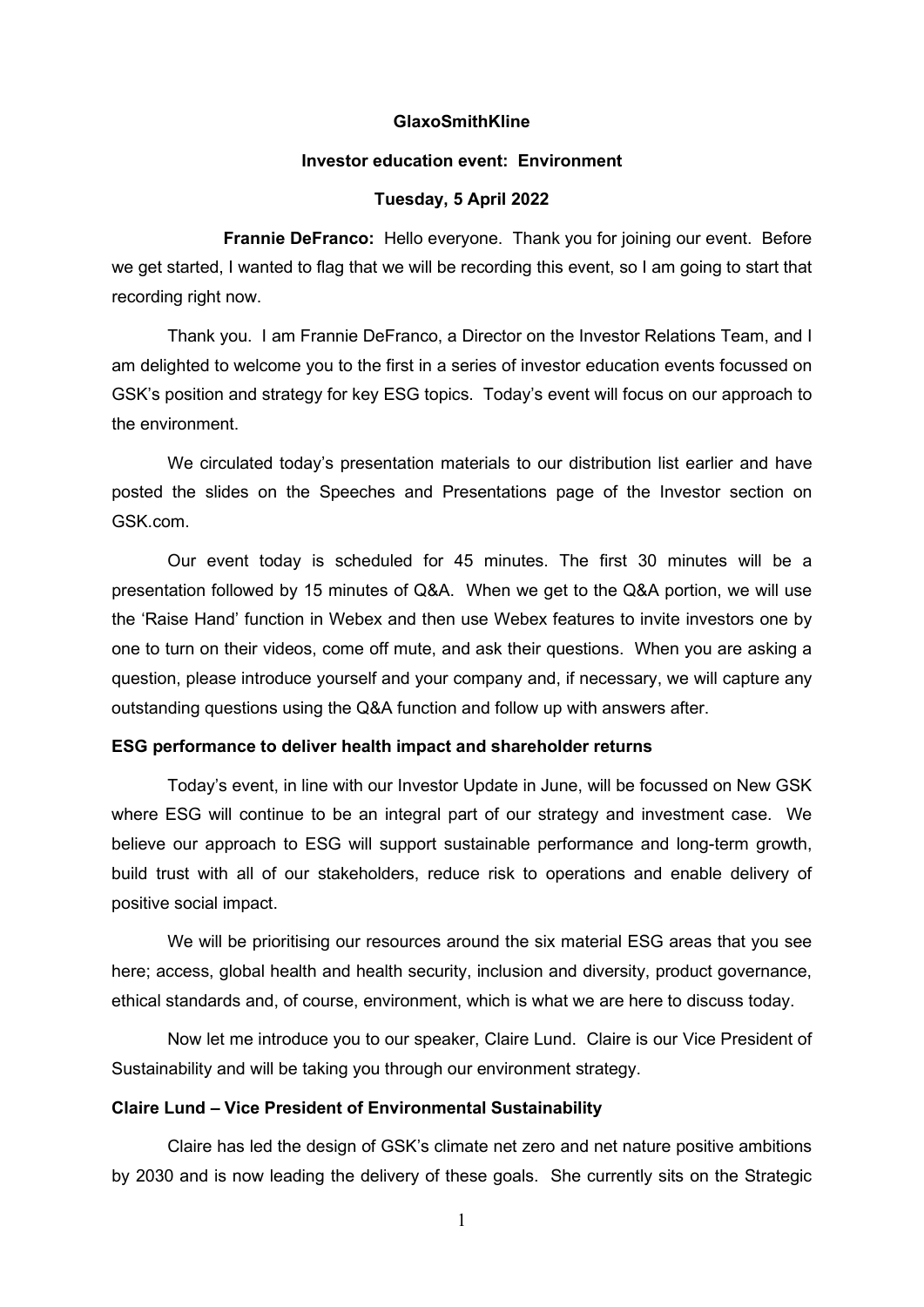Advisory Group of Business for Nature and has a Masters in Science from City University on Energy and Environmental Technology Economics.

Claire joined GSK in 2013 and has held different roles in Procurement before becoming Head of Environmental Sustainability in 2017. Before joining GSK, Claire worked in the public sector in the Cabinet Office as the Lead for Energy Procurement Transformation, so without further ado, let me pass the presentation over to Claire.

#### **Agenda**

**Claire Lund:** Thank you, Frannie, and thank you for all attending today. In our short time together, I will try and cover quite a lot of topics grouped around six key areas; firstly an overview of our environmental strategy and goals, secondly how environmental sustainability supports long-term value creation, thirdly how we are integrating sustainability into operations to ensure delivery, fourthly detail on our approach on climate and nature and progress against our targets, fifthly how we partner to deliver our goals and drive wider change and finally talking about external recognition of our approach.

## **Ambitious goals for 2030**

In November 2020, we set ambitious industry-leading goals to have a net zero impact on climate and to be net nature positive by 2030. This is across our entire value chain, so from discovery through to disposal. We recognise the interrelationship between the impact on climate and nature loss and, of course, the impact on human health. Our climate and nature strategies are mutually reinforcing as many of the solutions have multiple benefits.

The strategy was developed with support and input from the GSK Leadership Team, the Board, as well as input from leading external specialists in environmental sustainability.

GSK has long been committed to reducing our environmental impact and we were one of the first pharmaceutical companies to set ambitious environmental targets in 2010, but in 2020, we realised we needed to pivot from doing less harm to doing more good. Our goals will address the impact our business has on the environment, but importantly beyond this, we are helping to adapt and build resilience to the new health challenges that a changing environment will bring.

We are working on developing and manufacturing new medicines and vaccines needed for the diseases most affected by climate change and to be better prepared against future pandemic risks.

We are also playing our part in building strong health systems, especially in countries that are most vulnerable to climate-related shocks. This work is being led by our Chief Global Health Officer, Thomas Breuer. I won't go into much more detail on that today, but if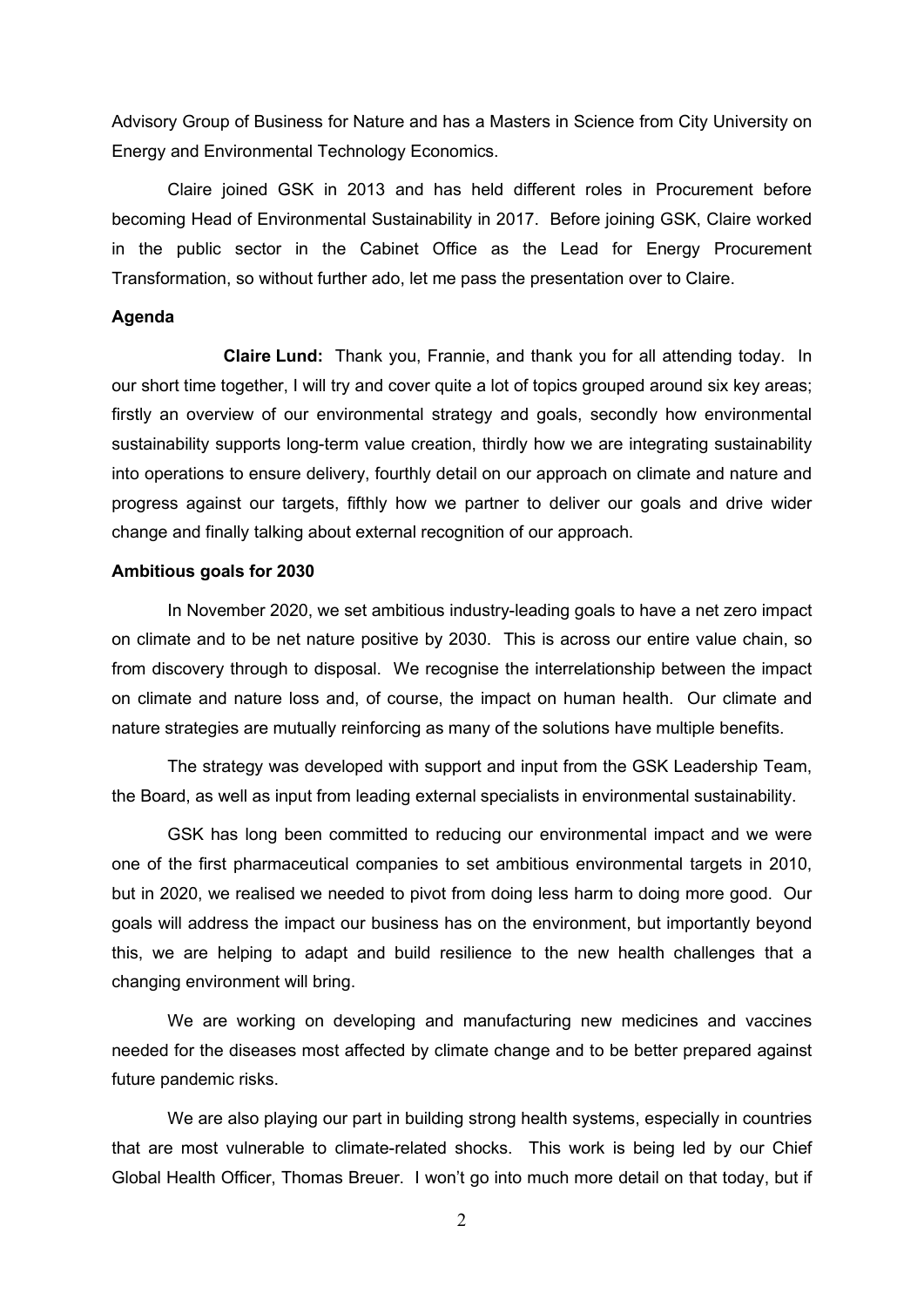we turn to Slide 6, I will start taking us through the more specific details on the environmental sustainability strategy.

## **Strategy overview**

Having headline goals is great, but to embed delivery we've put in sub-categories and targets for both climate and nature. These targets all have a 2020 baseline and we have some interim targets in 2025 to make sure we are on track for the 2030 goals.

2021 was the first full year delivering against our new sustainability goals and we published data on our progress for the first time in the Annual Report last month. I am pleased to say that we reduced our impact on the environment at the same time as growing our business with sales up 5%, decoupling environmental impact with growth.

You can read more on our ESG Environment Performance Report on GSK.com, but I am actually going to start taking you through a few of those highlights today.

Before we progress to look at the highlights, I will just spend a few minutes looking at how we approach our climate and nature-related risks and opportunities.

# **Climate and nature related financial disclosures**

Delivering these goals is not just the right thing for people and planet, it also makes business sense. This is increasingly moving into the call for more disclosure and transparency which we absolutely support in a coordinated and aligned manner and as one of the first in our industry to voluntary disclose against the Task Force on Climate-Related Financial Disclosures, we used the TCFD to inform our new targets, actions and approach.

We are also an early supporter of the Taskforce on Nature-Related Financial Disclosures and we are embedding this process into the business from the beginning. We have senior representatives from the Finance Team leading the Metrics and Targets subgroup on behalf of GSK.

You may be aware that TNFD launched their beta framework last month. The final versions are due out in September next year and we will start to integrate that framework as part of our reporting.

If I then turn to Slide 8, I will talk about some of the specific business risks and opportunities.

## **Sustainability supports long-term business success**

In setting these ambitious goals we wanted to ensure and help make New GSK more resilient, protect our supply chains, and help us adapt ahead of anticipated regulation change as well as provide potential growth opportunities. Some of the key physical risks to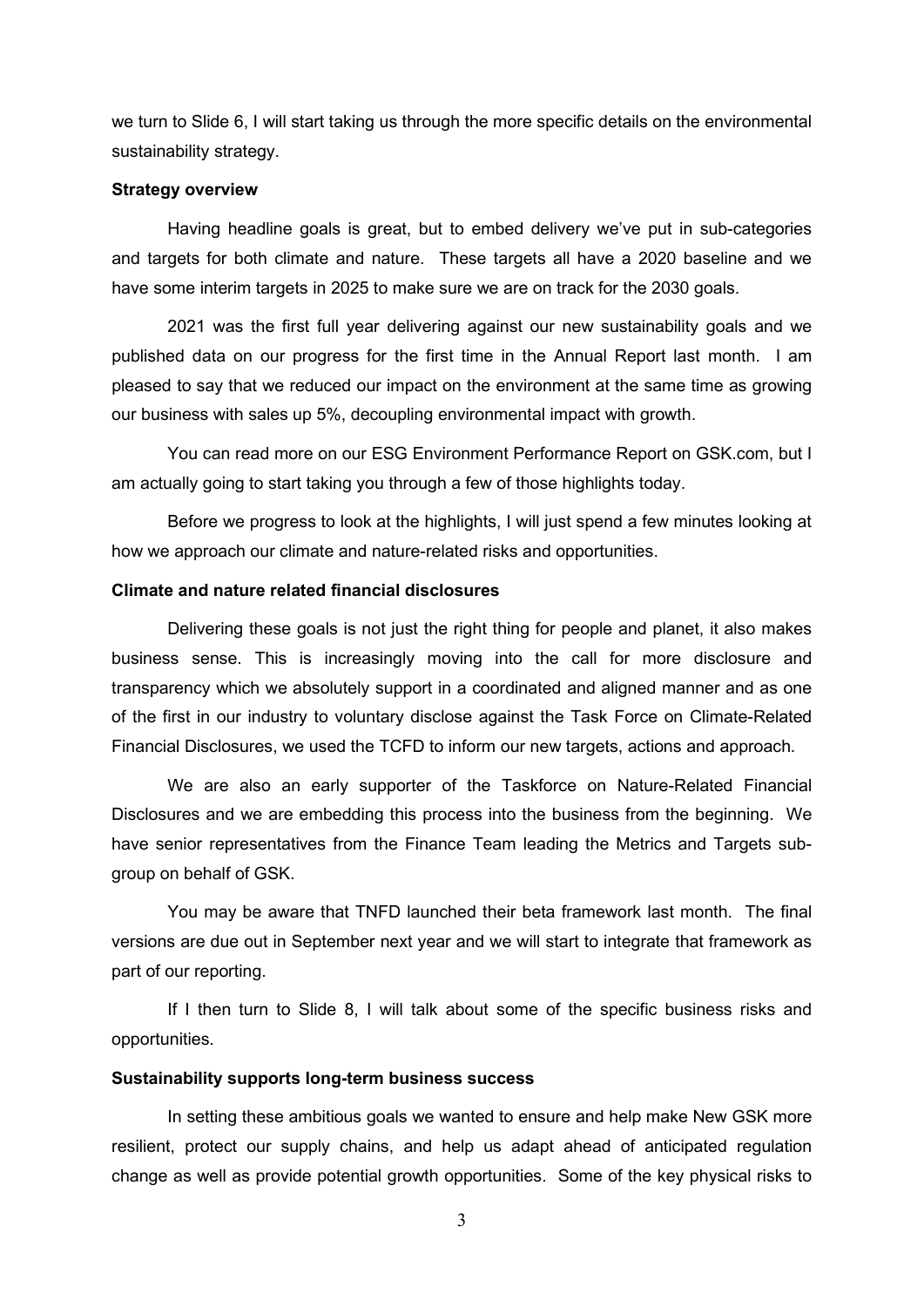our business include increasing frequency of extreme weather events, water stress, hot days causing disruption at manufacturing sites and other operations and potentially reduced productivity.

There are also financial risks such as carbon pricing which could increase our operating costs. In addition, regulations governing the use of high global warming potential substances could lead to increasing costs and/or restrictions on the use of propellant in our metered dose inhalers.

Fortunately, there are increasing business opportunities for companies that can accelerate the shift to a low carbon and nature positive economy. For example, more than 50 countries around the world are now committed to low carbon healthcare systems. This is starting to lead to an increasing demand for low carbon vaccines and medicines and we are already seeing an increased focus on sustainability in the commercial and tendering processes.

Beyond climate change, we also know that our business relies on thriving natural ecosystems, whether it's the raw materials we use in our medicines, the water used in our manufacturing or scientists looking to nature for inspiration, like the R&D partnership we announced a few weeks ago on genomic drug discovery from fungi.

The goals we have set for both climate and nature seek to mitigate these risks, take advantage of the potential business opportunities and have a positive impact on human health.

If we move to Slide 9, I will share how we are embedding these goals into GSK and across GSK.

## **Integrating sustainability into operations**

To ensure delivery of our climate and nature goals, we are integrating this into our operations, so it's not just an add-on topic but core to how we do business. To start, we have Board oversight for sustainability which is primarily driven through our Corporate Responsibility Committee. Additionally, the GSK Leadership Team regularly addresses ESG topics and management responsibility for environmental sustainability sits with Regis Simard who is the President of the Pharmaceutical Supply Chain. This includes personal objectives aligned with rewards for delivery against our sustainability goals.

From 2022, we are explicitly linking key ESG targets, including progress on the delivery of our climate and nature goals, to the reward of our Executive Directors and other senior leaders across the company.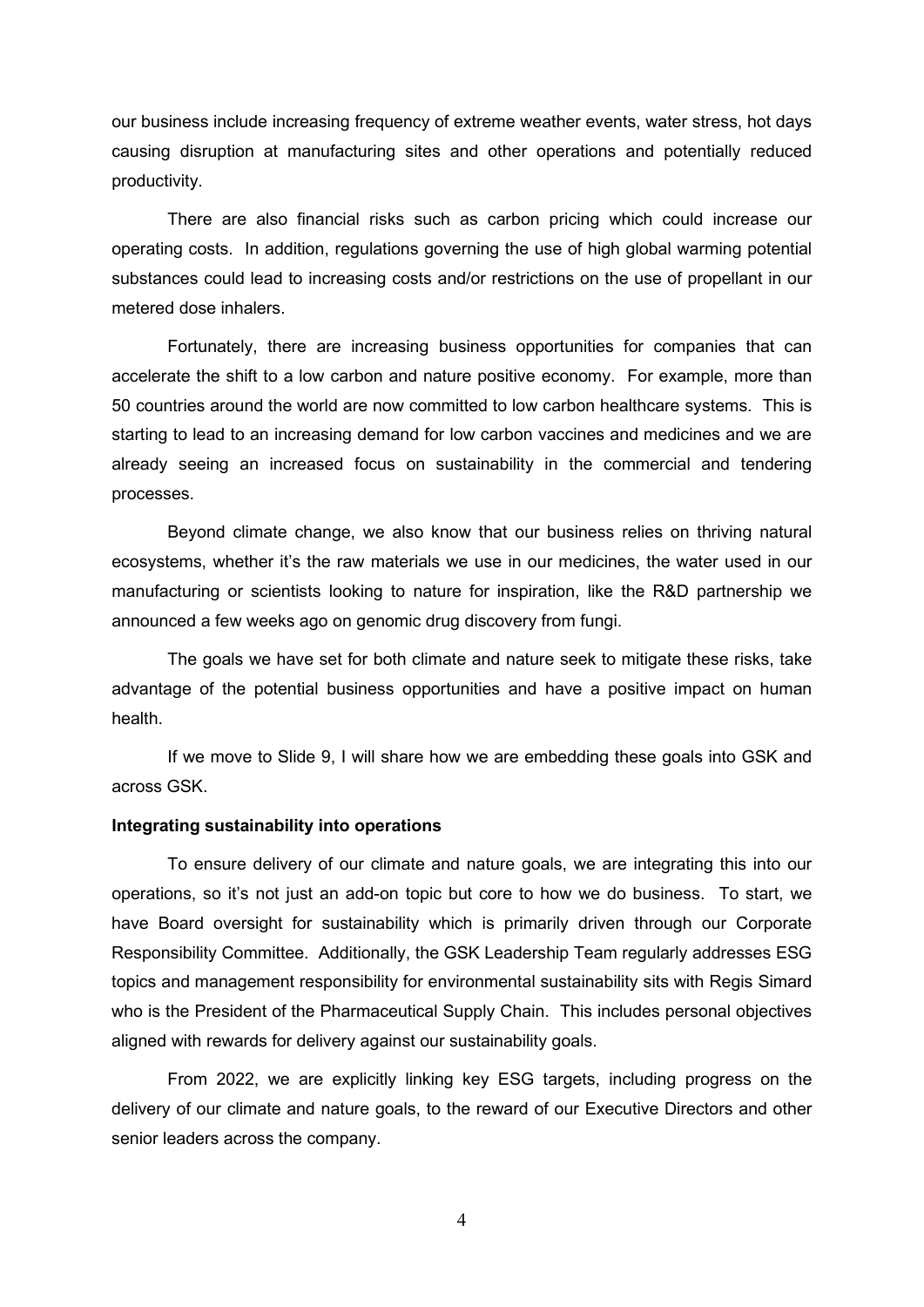Our Corporate Responsibility and Rem Committees are aligned on agreeing and tracking performance against climate and nature goals.

Then, finally, we have the GSK Sustainability Council which includes teams from across GSK, such as Manufacturing, R&D, Procurement and Facilities Management all working together to deliver our environmental targets and embed them as standard working practices. Each work stream or enabling function has a senior accountable leader responsible for delivering.

Regis attends all three bodies to ensure management accountability and continuity and alignment across the Boards. The Council is supported by the Global Sustainability Team which is led by me and a team of experts.

#### **Net zero impact on climate**

Now, I have covered a bit more of the strategic context, I will turn now to look at the progress against our targets. I will start with our climate goal.

### **Climate targets aligned to industry standards**

Our climate goal covers the full value chain of emissions from our own operations as well as our supply base and patient use emissions. The Science Based Targets Initiative has accredited that our carbon targets align to the 1.5 $\degree$ C pathway and will be re-accrediting our targets after separation for New GSK's footprint.

Our climate strategy covers all greenhouse gases which we convert into a carbon equivalent for accounting and reporting purposes. I will use the term carbon here for simplicity, but I do refer to all greenhouse gases.

We will continue to work hard on reducing our emissions across our operations and the supply chain in line with the pathway. However, there are still some residual emissions that it might not be possible to eliminate within the 2030 timeline.

For these, we aim to use responsible and high-quality carbon renewable solutions. We estimate this will be for around 20% of our footprint, but these solutions provide multiple benefits, including nature, health and wellbeing as well as carbon removal.

## **Clear understanding of where to focus our efforts**

On this slide you can see that we have mapped our carbon footprint across the entire value chain so it ensures we have a clear understanding of where to focus our efforts. This understanding informed our pathway to help reach net zero which is the glide path you can see included on the right.

Both of these charts are on GSK.com, but let me talk you through some of the detail.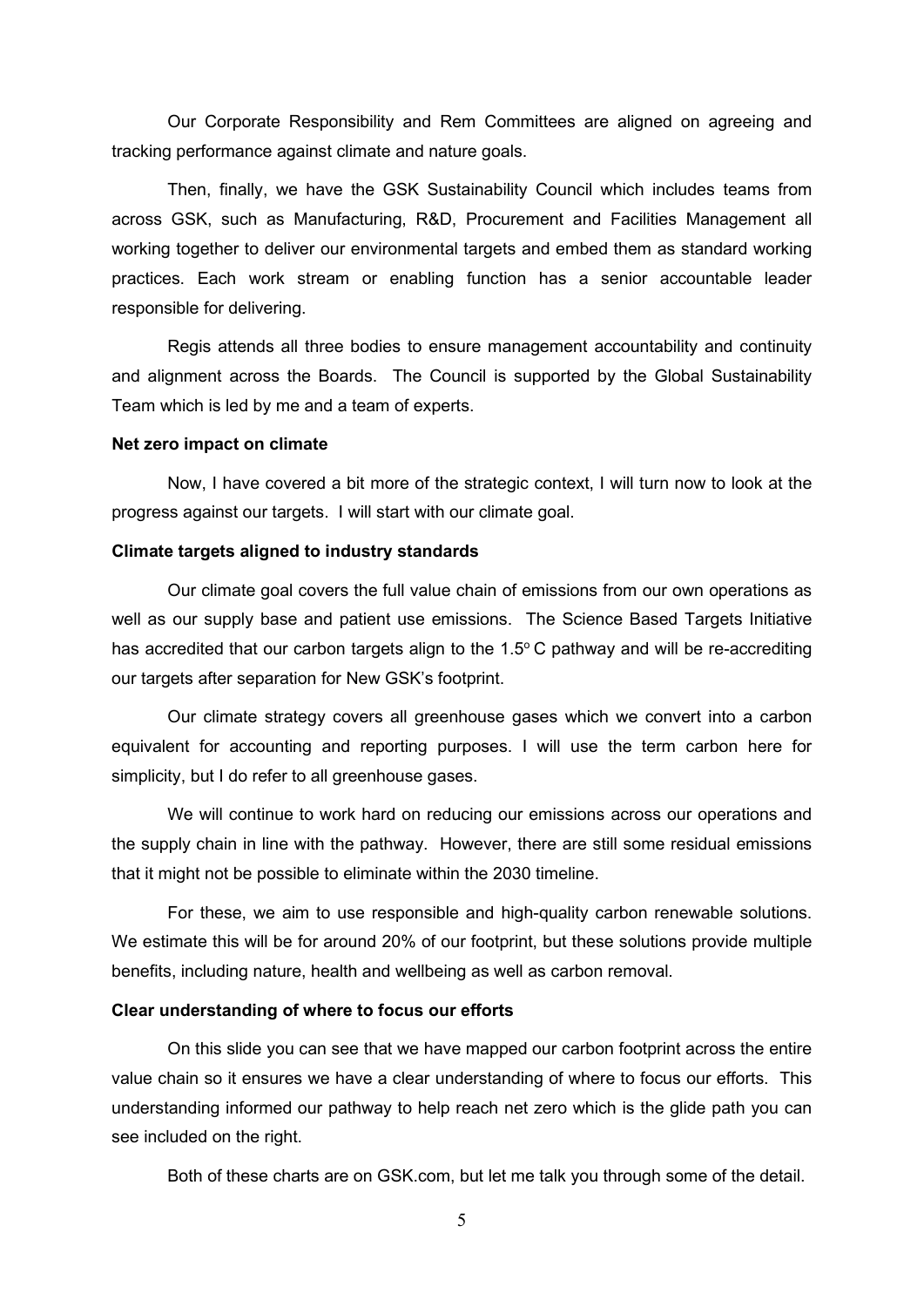#### **Operational emissions: 8% overall footprint**

Looking first at our operational emissions, in 2021 we reduced our operational footprint by 15% compared to 2020. We will continue to focus on key activities, including investment in renewable electricity, electric vehicles and, of course, ongoing energy reductions.

In 2021, we reached 67% renewable electricity which was an increase of 15% since 2020. Our sites in over 15 countries, including the UK, Belgium and Spain, now source 100% renewable electricity. We achieved this primarily through either new investment in wind and solar at our sites or offsite through power purchase agreements.

Investments in onsite renewables also help build our resilience to energy supply and price shocks, a very relevant issue in the current crisis. For example, at our site in Scotland in Irvine, we have 85% energy security coming from renewables and biogas, a closed loop heat system with onsite production which delivers also opex reductions.

In addition, we are a member of EV100 and committed to transitioning our sales fleet to low carbon vehicles and to install charging infrastructure at over 100 sites by 2030.

In 2021, 4% of our sales fleet were electric or hybrid and we have vehicle charging points at over 30 of our sites already.

We set up a pilot project in the US in partnership with our fleet management company to deploy electric and hybrid plug-in vehicles and install home charging facilities.

We continue to accelerate our successful energy reduction programme. This includes doing onsite energy analysis to identify and drive efficiencies, save energy and costs, but we also apply the principles of green chemistry to look at how we can optimise resource in both the drug development and the production processes.

Finally, we are collaborating with industry partners to investigate new clean technologies to reduce the use of natural gas for energy and heat production. We already have, as I mentioned, the biogas facilities operating which use waste products on our site to convert to heat sources and in 2021 we had no coal coming from our own operations.

### **Indirect emissions: 92% overall footprint**

The challenge for us and for many sits outside of our own operations. For us, about 92% of our carbon footprint comes actually from the supply chain and patient use, so to meet our ambitious environmental commitments we must work end-to-end and collaborate to be efficient, but in our latest data, our Scope 3 emissions actually reduced by 8%.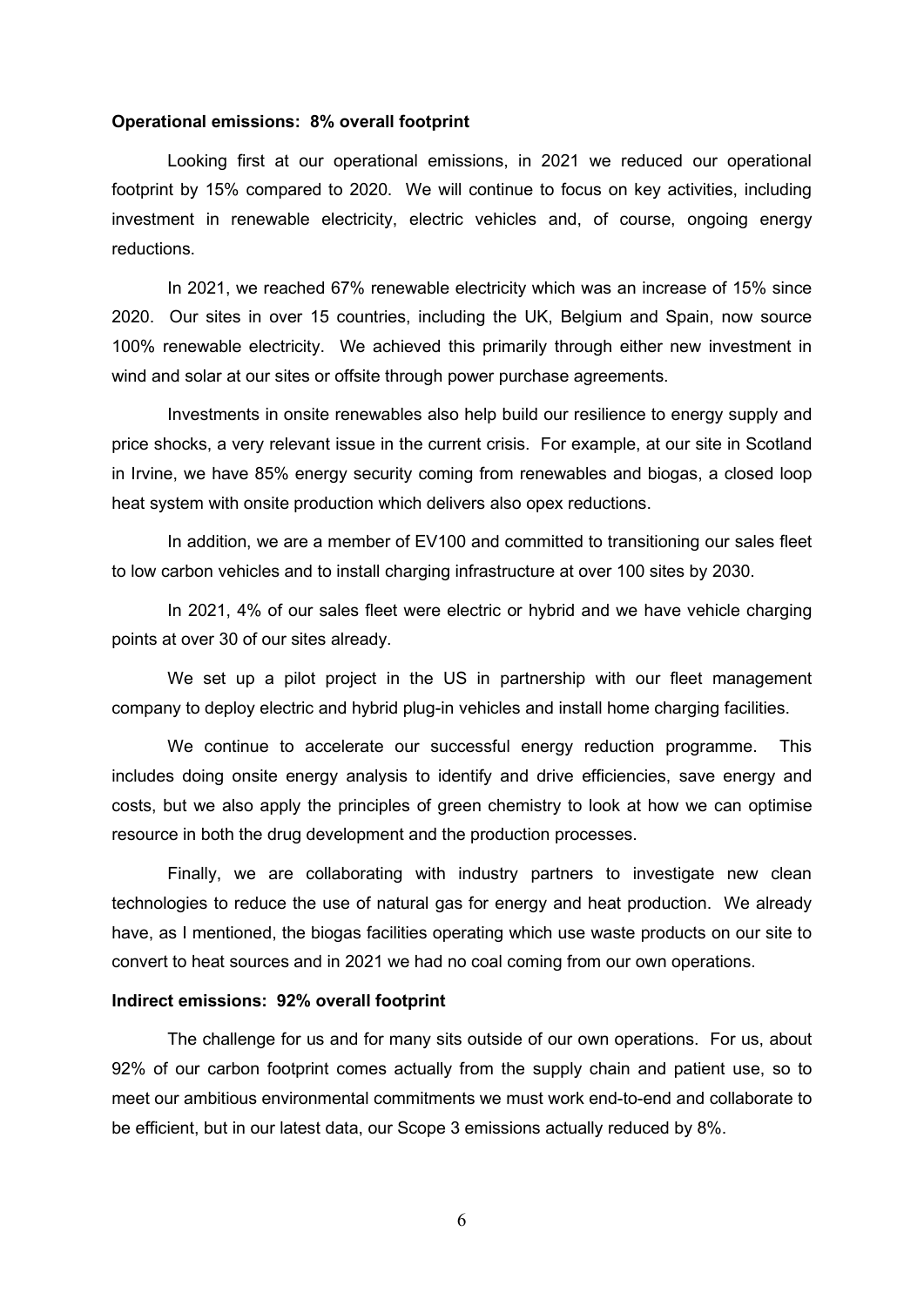First of all, looking at the 42% of our footprint that comes from the goods and services that we buy, in November last year we were one of the founding members for the Energize project which was with nine other global pharmaceutical companies which was a first of its kind collaboration for members to engage their shared supply chains, to collectively contract renewable energy. This is via an aggregate power purchase agreement, so this will help our suppliers to reduce their Scope 2 emissions, which thereby in turn reduces our Scope 3 emissions as well.

Overall nearly 150 suppliers have already registered their interest in this programme, including over 100 GSK suppliers, so if these suppliers all move to 100% electricity, we really do start to make an impact on the carbon reduction programme.

We are continuing to encourage our suppliers to join the programme and we expect the formation of the first PPA buying cohort in Autumn this year.

We are also participating and partnering with Manufacture 2030 to help us proactively engage our suppliers and to measure and manage emissions in our supply chain. So far suppliers registered on our platform account were around 30% of our upstream emissions from purchased goods. This platform is used by some of our peers, so our suppliers are receiving consistent requests, reducing reporting burdens but also costs.

Manufacture 2030 also provides site-based environmental impacts which directly link to us, so it can help us improve our carbon and nature reporting but more importantly allows us to take targeted action and see the impacts. The platform is more than just a reporting tool. It actually provides recommended actions, practical support to the suppliers which typically help with carbon waste and water reductions.

Turning to look at our patient use which contributes to around 50% of New GSK's total climate impact, this is because the current gas used in our metered dose inhalers is a greenhouse gas. We have initiated an R&D programme to find an alternative greener propellant for our rescue inhaler. Preclinical trials for this project have already begun and, if successful, we expect to reduce the environmental impact of our rescue inhalers by at least 90%.

As a pharmaceutical R&D programme for a new product, this is a complex process, dependent upon clinical efficacy and safety trials and of course regulatory processes which can take several years. We are aiming to have data available to support regulatory submissions by 2025. Updates will be communicated as milestones which are achieved along the way.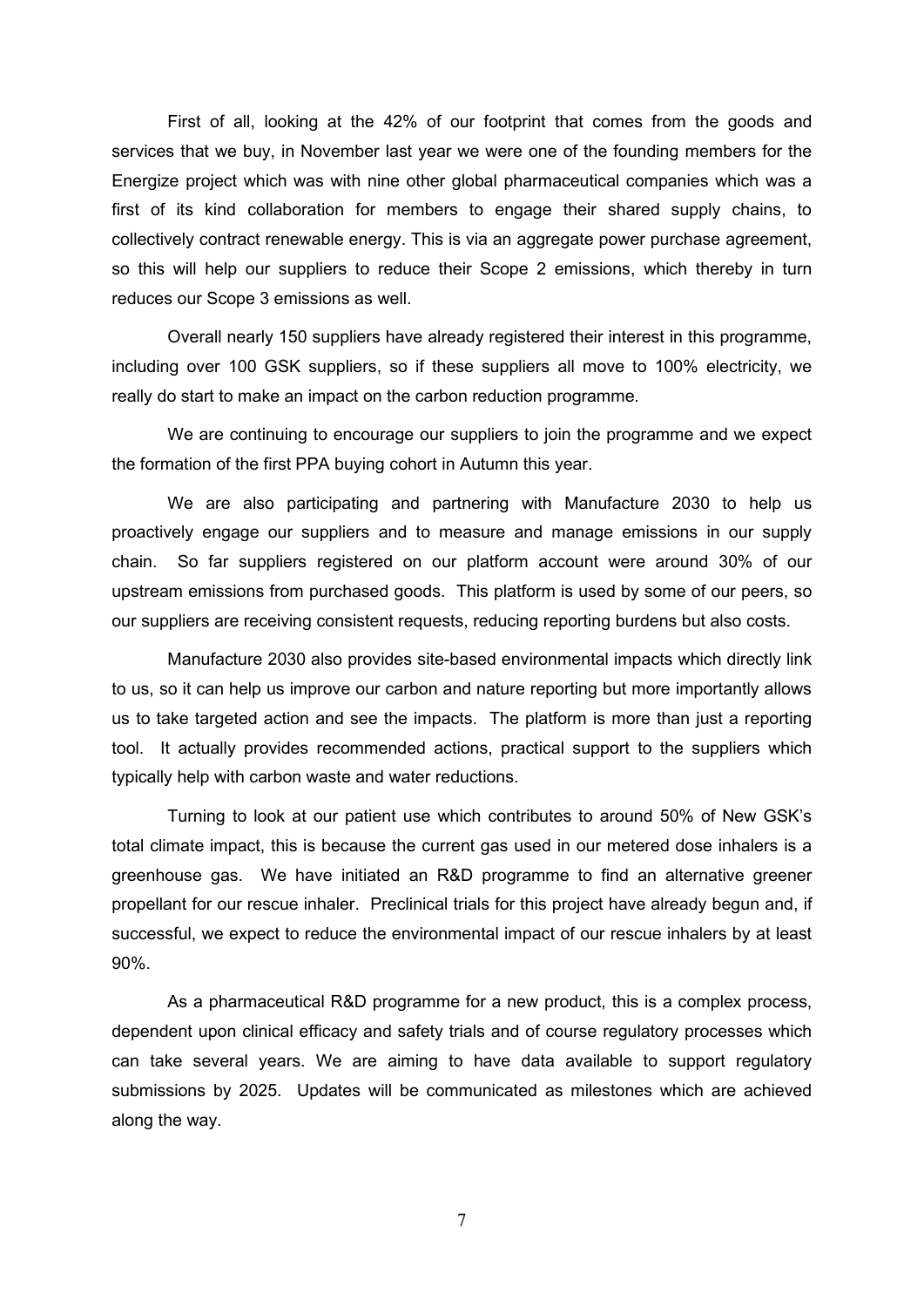At the same time, we already have a range of low carbon maintenance dry powder inhalers where clinically appropriate for patients. All new respiratory products are already in low carbon formats, meaning without a propellant.

An assessment by the Carbon Trust showed that the life cycle footprint of our dry powders is around 24 times lower than a propellant-based inhaler for one month's treatment and we are now going further with this portfolio and working with our partners, including the Carbon Trust, to develop carbon neutral inhalers in the UK. We have achieved the UK certification through starting to deliver product-specific carbon reduction plans and then offsetting the remaining carbon that cannot currently be reduced by supporting a reforestation or carbon removal programme in Ghana.

Then finally on logistics, which now accounts for only 2% of our indirect emissions, we are continuing to transition from transporting our products from air freight to sea freight wherever possible. This means both lower distribution costs but also of course a smaller footprint.

#### **Net positive impact on nature**

We are the first company in our sector and one of the first in the industry to set a net nature positive goal. If we turn to Slide 16, I will take you through the details.

## **Nature targets – leading and aligning to industry standards**

Measuring and accounting for how companies impact the natural world is very much an emerging field. We wanted to be part of that journey, recognising that having a climate goal was not enough. We are collaborating with partners to understand how to best measure our nature impacts and meet industry standards. We are working with the Science Based Targets Network for Nature to trial the methodology for our sector.

We will align to the Science Based Targets Network approach to measure our impact on nature and our dependencies and we will seek to accredit the target when the methodology is finalised.

As I mentioned earlier, we also sit on the Taskforce for Nature-Related Financial Disclosure and we support the coordination and alignment of the disclosures framework.

We have broken the nature goal down into three areas; first, water, second, waste and materials and third into biodiversity. I will look at these targets and progress against each of these areas individually starting with water.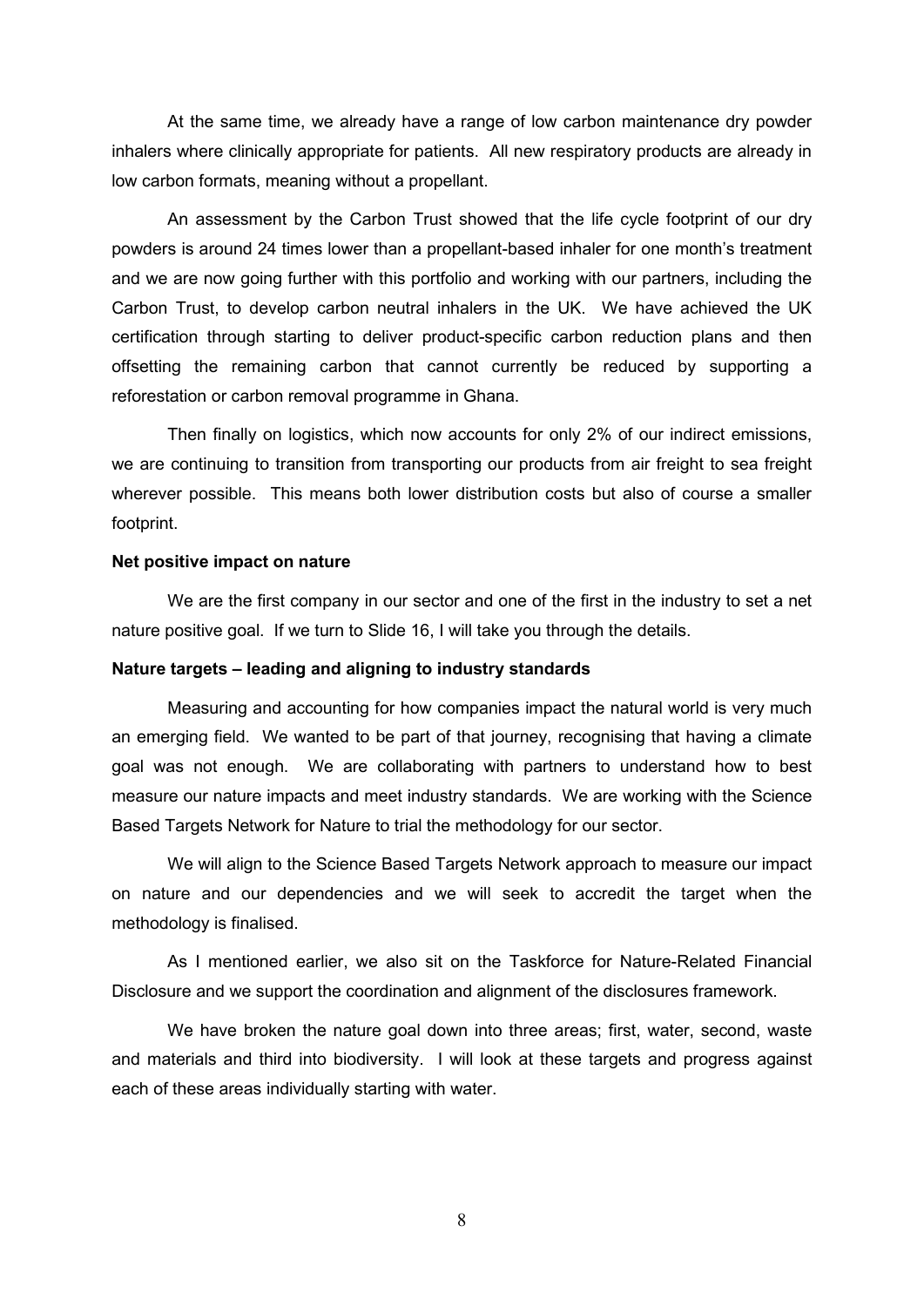#### **Water targets**

Water is a key part of the nature strategy since it is also fundamental to human health and sustainable production of our medicines and vaccines. We have mapped our water footprint to understand the volume of water use across the value chain, where in the world water is being used and our impacts on water quality.

Water challenges are much more localised, so by better understanding our water use and the impact, we can focus our efforts where we have the biggest risks and where we can make the most difference in a way that responds to specific local challenges.

We committed all GSK sites to comply with our water stewardship code by 2025 and, in 2021, 91% of our sites already complied with this code. This involves reducing the amount of water we use, improving the water quality, minimising discharges and working with the community and public sector stakeholders to address the local water challenges. These are context-based goals which mean they reflect the water base and challenges.

We also committed to reducing water use at all our sites and in 2021 we reduced overall water use in our operations by 16% compared to 2020 and by 21% in sites in high water stress regions.

At all our sites where water resources are under stress, we have committed to water neutrality by 2030, which means we will go further and take collaborative action to carry out water and sanitation education and infrastructure initiatives across the water basin. We have identified eight initial water basins in water stressed regions where we have manufacturing sites, including South Africa, India and Pakistan which we will prioritise for investment in water neutrality in a way that is responsible and responsive to local challenges.

I will just give an example: At our site in Cape Town, we are working with the Water Resilience Coalition, WWF and local partners to address the shared water challenges by clearing alien plant species and replanting with local flora to create greater resilience in the water basin. For our Nashik site in India, we are working with Save The Children as part of a programme to ensure that schools in India have well maintained water, sanitation and hygiene facilities.

We are committed to keeping any active pharmaceutical ingredient emissions from manufacturing, including those that might contribute to antimicrobial resistance below the predicted no effect concentration level not only for our sites, but also for our key suppliers.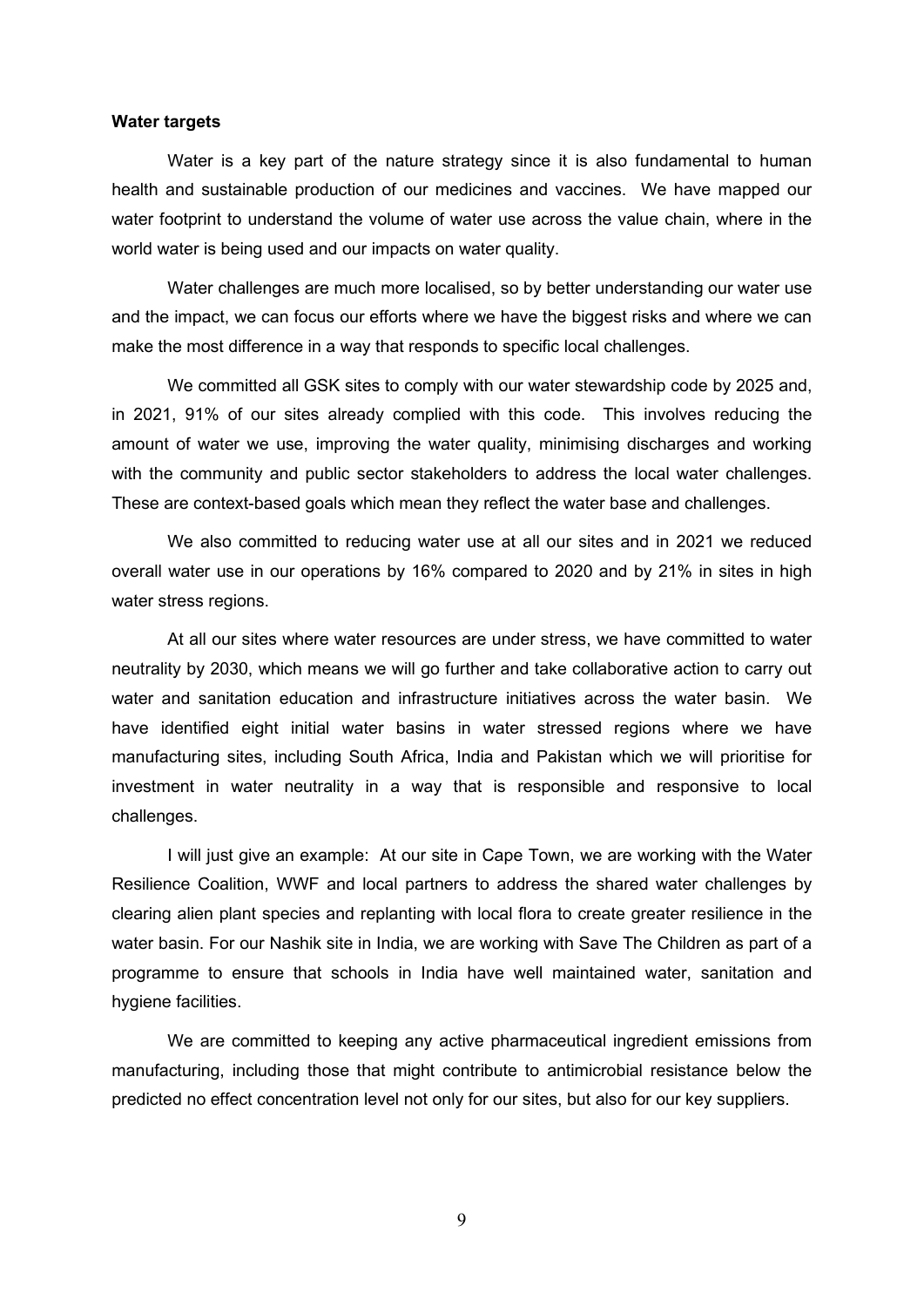We're a partner in the Innovative Medicines Initiative Project, which is a leading collaboration across industry, academia, governments and other focused actions on the prioritisation of risk of medicines in the environment.

This programme is addressing the science and data gap behind safe levels of the environmental risk for APIs, making environmental data and APIs more accessible, supported with credible science. This project is supporting also the greener design of pharmaceuticals.

In 2021, 95% of our sites and 90% of our suppliers that manufacture antibiotics complied with the AMR Alliance industry standards on safe discharges. We lead the AMR benchmark, which includes recognition of our environmental risk management approach.

#### **Materials and waste targets**

The second category was materials and waste, which focuses on the transition towards the circular economy, and, as you can see on this slide, our targets cover waste from our suppliers, at our sites, and from our products and packaging.

Starting with our sites, in 2020 we achieved zero waste to landfill at all of our sites, and in 2021 we reduced the waste from our sites by 7% and recovered 43% of these materials through circular routes like reuse and recycling.

For our supply chain, we're building a detailed waste footprint to identify hotspots. We'll use this footprint to engage suppliers on waste reduction, and it will also help us to find opportunities to reduce our products' end of life waste.

On our products and packaging, we're taking a two-pronged approach: firstly, preventing future challenges through embedding eco design into our R&D and manufacturing organisation. The European Commission estimates that more than 80% of the environmental impact of a product is determined at the design stage, so making sure that environmental sustainability is considered during the development, file and launch of a new product is the most effective way to ensure that products we bring to patients have a reduced environmental footprint in the future.

This is also the cost-effective time to design in optimised processes and packaging needs. For example, we recently established a PVC-free blister tablet as the first intent material which will now go into future products, launching first in Japan and Europe in 2025.

Then secondly, we're looking at targeting hotspots across the existing product portfolio and taking action. A lot of our packaging is cardboard, and we're working to make this as sustainable as possible, including reductions but ensuring deforestation-free sourcing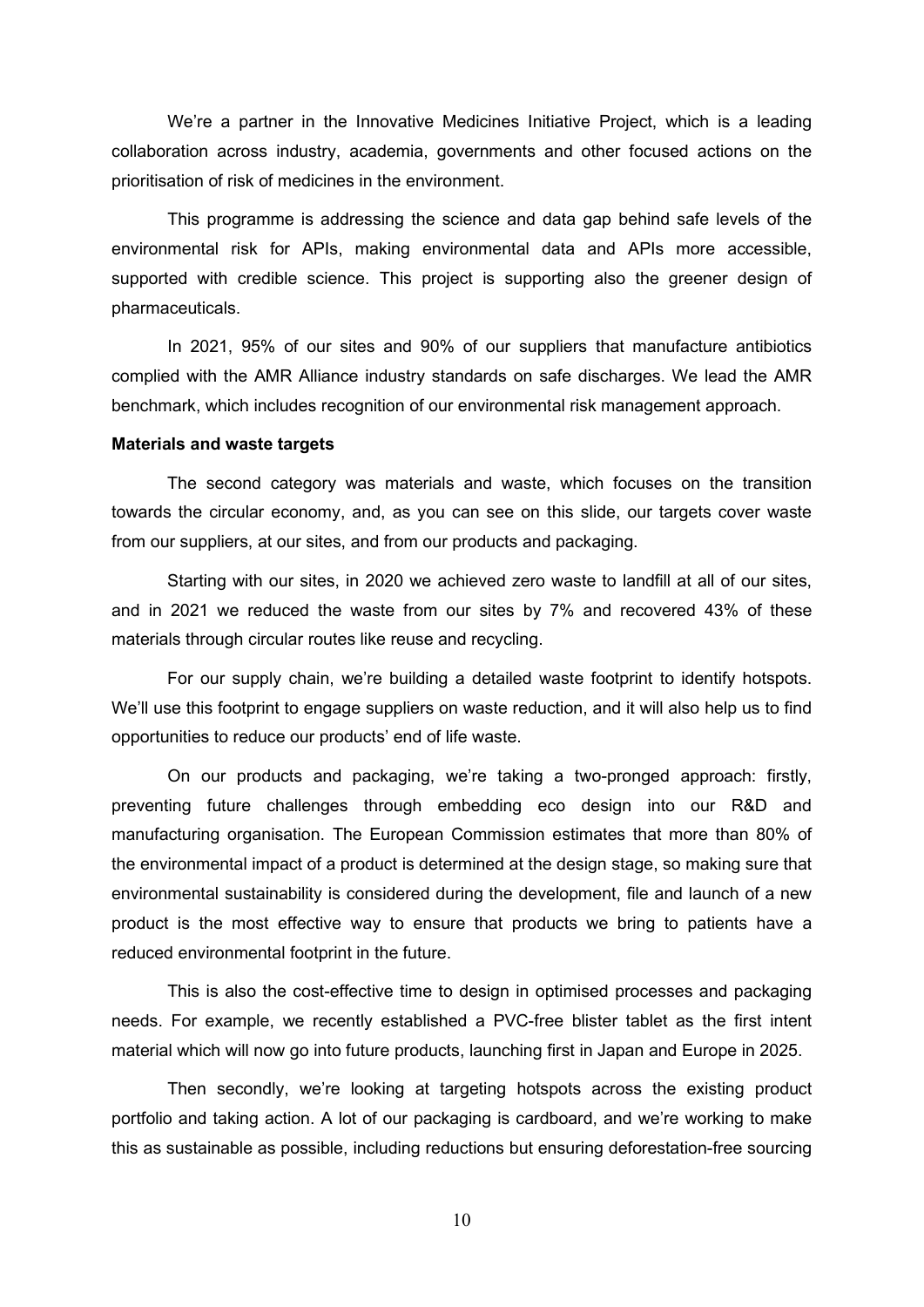by 2025. In 2021, 84% of our Tier 1 paper suppliers are certified as deforestation-free, the card is obviously recyclable, and we're moving to increased use of recycled grade paper.

Additionally, we're removing paper leaflets and moving to e-leaflets, where regulation allows. For example, we are piloting removal of leaflets for our flu vaccine in Taiwan, which not only saves paper, but also has the potential of reducing the carton size.

On plastics, around 50% of our plastic packaging footprint is already technically in a recyclable format, but subject to waste restrictions and regulations. The two remaining areas of focus are blister packs and our dry powder inhalers. For existing blister packs, we're applying the work for the new products to our current portfolio at the appropriate time when the product lifecycle changes come into play. For our low carbon dry powder inhalers, we've completed detailed product and packaging assessments to identify projects that will reduce the packaging footprint and costs. For the majority of projects identified, there were both the potential of environmental benefits and cost of goods savings.

Finally, we are aware that recycling rates are low across the world. We are engaging in industry collaboration to look at recyclable packaging and medicine take-back schemes at a sector level, moving beyond niche take-back schemes.

#### **Biodiversity targets**

I'll turn now to look at our biodiversity targets. This is the final part of our nature strategy, spanning both our operations and our supply chain. For our operations, we've committed to net positive biodiversity impact at our sites by 2030, so this is going to require investment at our site level to improve habitats, protect species and improve soil and water quality. In 2021, we piloted the approach with baseline assessments and set action plans going on three sites.

At our Stevenage site in the UK, we've created a landscape plan in partnership with Kew Gardens, to deliver a 39% biodiversity increase, which includes grass, woods, heathlands. We are also working with Natural England to calculate the additional benefit for water and air quality in human health.

We know that making nature accessible improves mental and physical wellbeing, investing in site biodiversity is also investing in health and wellbeing for our people and our employees, as well as supporting team building, as people can get actively involved with these local projects.

To address biodiversity in our supply chain, our target is that 100% of our agricultural, forestry and marine-derived materials will be sustainably sourced and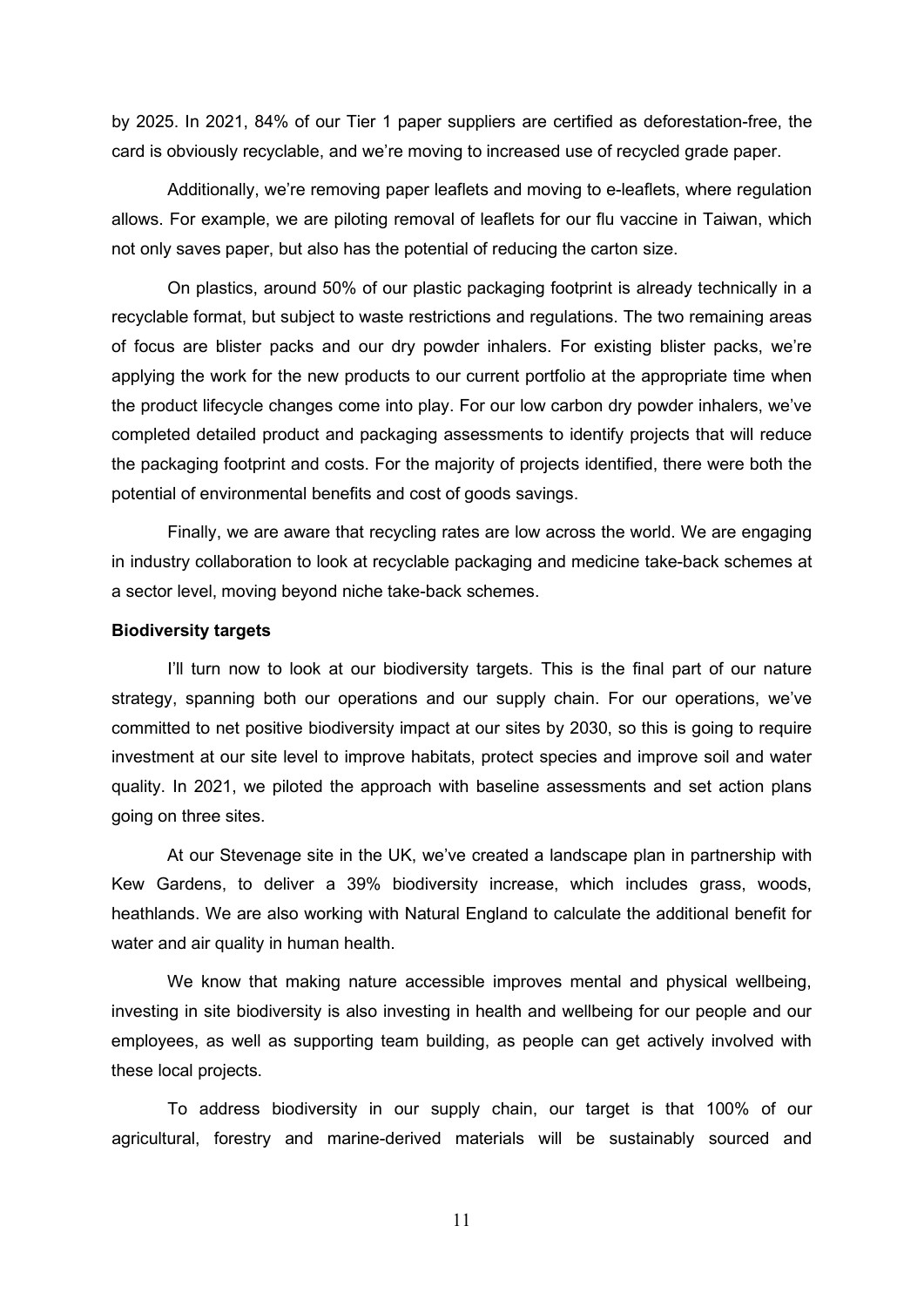deforestation-free by 2030. The complexity of our operations and supply chain makes this an ambitious undertaking, requiring a phased approach.

In 2021, we developed sustainable sourcing plans for 17 of the highest-risk materials in our supply chain, which includes paper, palm oil and soy. For each material we are adopting a road map aligned with the Science Based Targets for Nature approach, to both avoid, reduce and then restore.

This is also about building resilience to key materials needed for current and future products, including the development of synthetic alternatives, where appropriate, by going beyond our first tier suppliers to map how these materials are sourced, and putting into place action plans to increase sustainability.

Then beyond our value chain, we are also investing in nature-based solutions to protect and restore land, in a way which contributes to both carbon removal and water basin restoration, and so helps us achieve our climate and water targets together. For example, GSK is a participant in the Lowering Emissions by Accelerating Forest finance, or the LEAF coalition, which supports the high-quality emissions avoidance from tropical and sub-tropical forest countries, helping to reduce and end deforestation and protect future biodiversity. This initiative has mobilised over a billion dollars in financing, and it's one of the largest ever public-private efforts to protect tropical forests. We are currently assessing these projects.

That concludes the section of the presentation covering our progress against our specific targets on nature and climate, but we know we can't achieve any of this progress alone, so if I turn to Slide 20 I will look at how we're collaborating, and who we're collaborating, with others.

### **Working together to develop new ways of thinking and innovative approaches**

As I said, working together with partners and peers and customers and suppliers and governments to develop new ways of thinking and innovative approaches to solving these challenges is critical, so we have to go beyond our value chain, drive systemic change across industry, and that's why we chose to be a principal partner of COP26. It was a pivotal moment for action in climate change, and we firmly believe our sector can help accelerate collaboration and momentum to net zero.

2022 is going to be an important year, we hope, for nature, with the UN Biodiversity Conference at COP15 set to take place in China later this year, and we're working with partners to help raise business ambition on nature, and ensure health and the healthcare sector are part of this dialogue.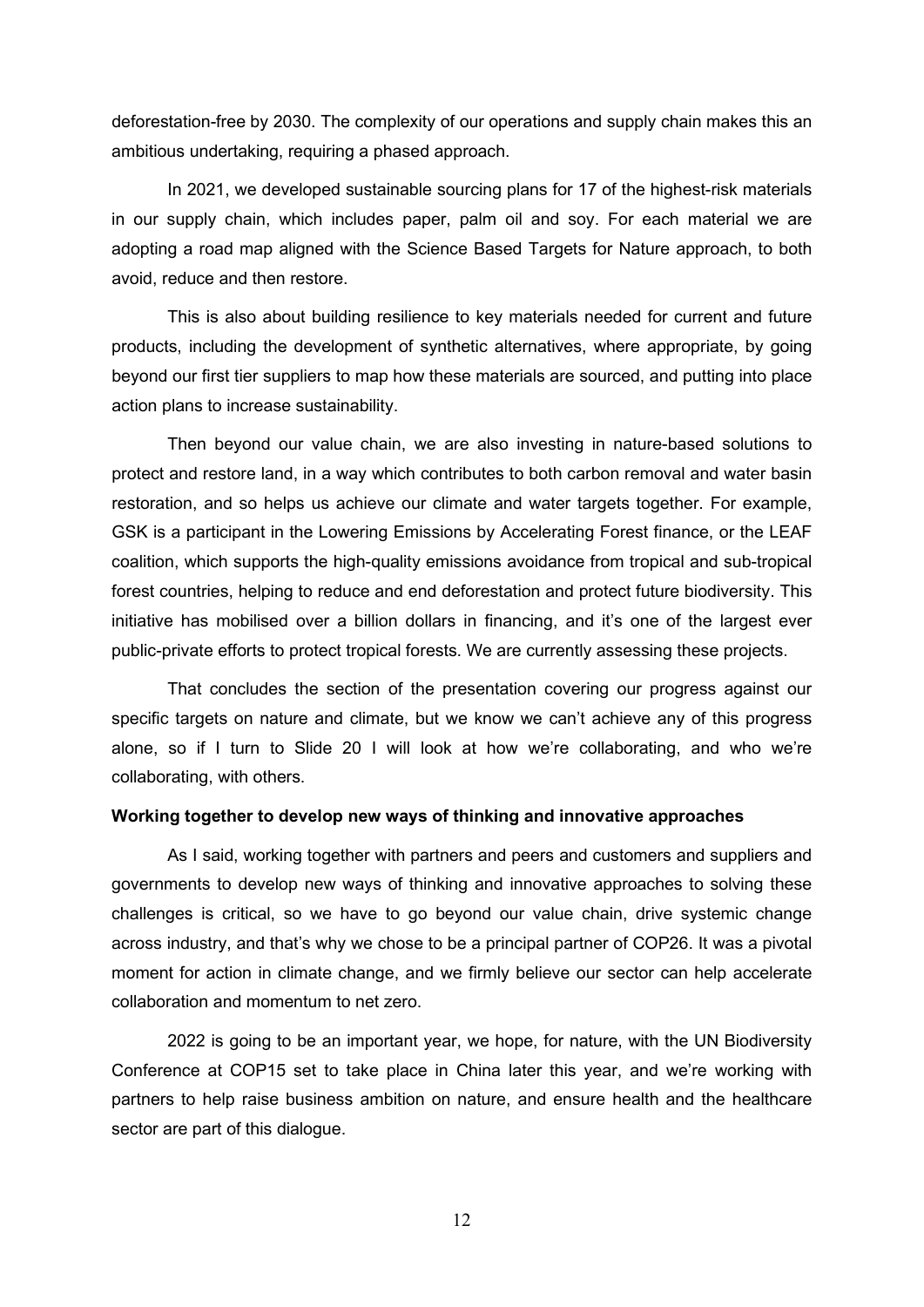#### **ESG Rating Performance**

If we turn to Slide 21, which is where we're looking at the benchmarks on ESG performance. We currently have a leading position in most of the important sustainability ratings indexes, including those with sector-specific relevance, and we have a clear aim to retain top-quartile leadership in these ratings as New GSK.

On this slide you will see we have pulled out several indices we are asked about the most from investors, and in 2021 we increased our score from B to A- in CDP, in climate change, placing us in the leadership band for our sector. We are also recognised in the top 8% of submitting companies as a supplier engagement leader on climate change.

We scored a B in CDP water, in line with the sector average, and B in forests for timber and palm oil commodities, which was ahead of most of our sector, and we ranked first in the Dow Jones Sustainability Index, which includes environmental sustainability disclosure and the AMR benchmark.

### **Environment performance to deliver health impact and business growth**

In summary, our approach is designed to respond to the key risks and opportunities for long-term business success, and to build trust with stakeholders. Delivering our ambitious sustainability goals is at the heart of New GSK's purpose, strategy and culture, and a key driver in our goal to deliver health impact and long-term growth.

I will now hand back to Frannie for some of the Q&A. Thank you.

#### **Q&A housekeeping**

**Frannie DeFranco:** Thank you so much, Claire, and thank you everyone for joining us. As promised at the beginning, we would like to move into Q&A for about twelve minutes it looks like we have left, so if you could use the 'Raise Hand' function in the Webex, that would be really helpful. What I will do then is promote you, you can come off mute and you can turn your video on and we can see you, and then we can get into that.

It looks like we have a couple of questions on the line, so Charles, I'm going to change your role, make you into a panellist, you should now be able to be unmuted – make sure locally you are unmuted as well, and if you like you can turn your video on and we can see you.

**Charles Pitman (Redburn):** Thank you for taking my questions, I just have two quick ones, if I may, firstly, I was just wondering what sort of direct investments are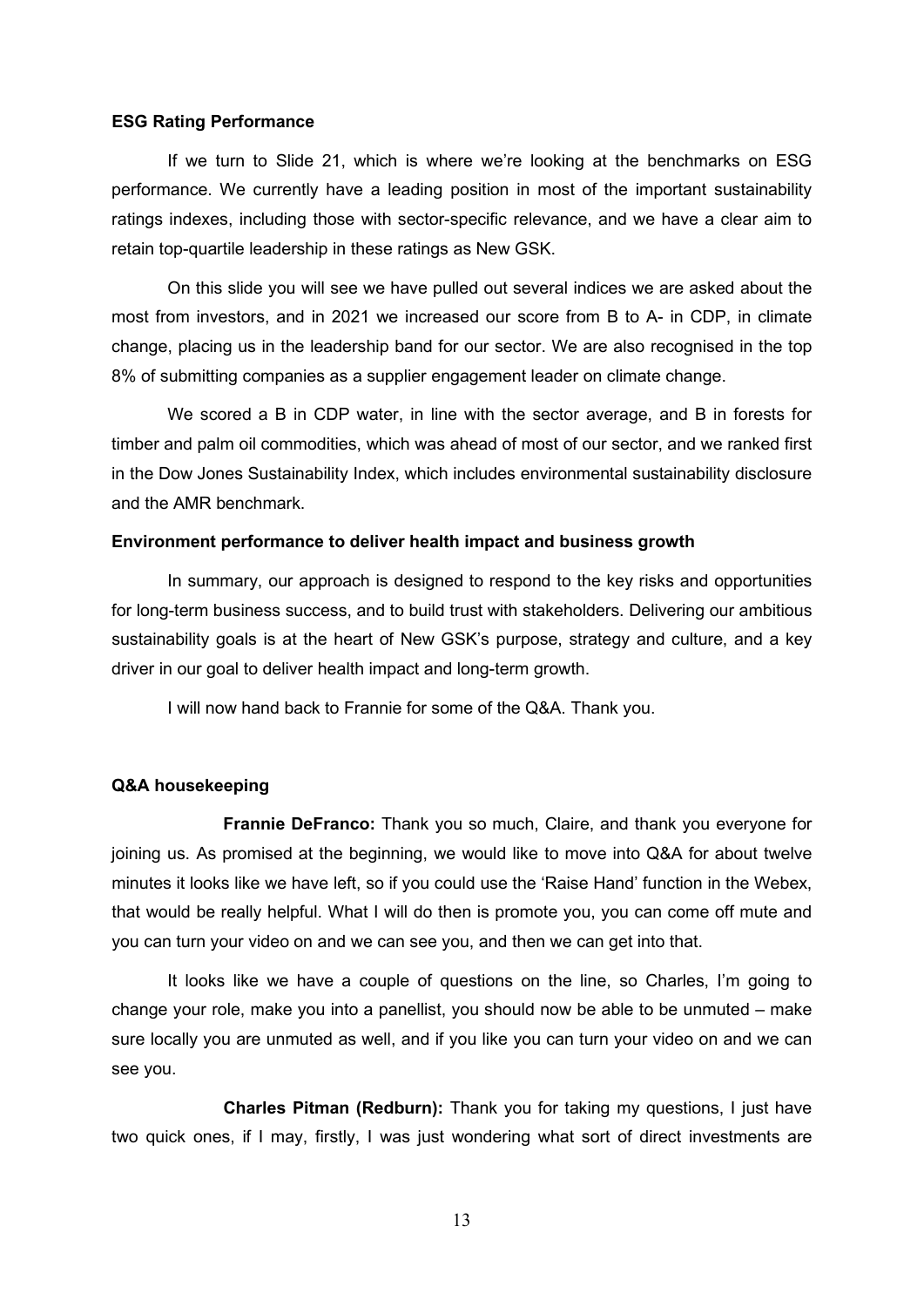being made by GSK to increase the availability of renewable electricity, given GSK is not alone in needing access to this, and it will directly impact your own Scope 3 emissions?

Then secondly, in terms of the remuneration of your Executive Directors, I was wondering what proportion is expected to be linked to ESG targets? I understand you probably can't give us details on what those targets might be, but maybe also a question on the timeframe that those will be associated to. Will these be a multi-year milestone, such as meeting the '25 or '30 targets, or will they be an annual achievement or progression towards those targets? Thank you.

**Claire Lund:** Right, that felt like three questions, but that's fine! In terms of investment in renewables, you're right, we are actually directly investing in on-site renewables for our own sites. I'll talk it through in two stages: we announced around £50 million investment in on-site and near-site renewables, so that really does contribute not only to energy resilience but also cost and opex reductions as well. Then when we talk about what we're going to do for our suppliers, that was the Energise Project I was talking about, where we collectively with nine other pharma peers, have put forward investment in setting up a framework for other suppliers in our joint networks to access renewable power purchaser deals. By setting that up we've created the framework, we've invested in that framework and set-up, and then suppliers can now access the renewable electricity, so that's investment in renewables.

In the Rem and the ESG piece, Victoria Whyte, who is our Company Secretary, is really happy to talk about the details on the Rem strategy and structure with ESG, but I can share I think at the moment that around 10% is going to be linked to ESG, both in short-term and long-term incentives. For the environmental side of things, again, that will be linked to the long-term strategic objectives for Rem.

Don't forget it's also included in senior leaders' objectives who are engaged on the workstreams and the programmes already, so that's already embedded into objectives, we're linking it to the Rem as well, and then of course we always have reward and recognition schemes through the company too.

If you want more details on where we're at with the Rem and ESG structures, please do reach out to Victoria Whyte, who will be more than happy to take you through that.

**Jimmy Muchechetere (Investec Wealth & Investment):** Hello, thank you very much, a fantastic presentation, I think you covered a lot of good ground. Since I'm limited to two questions, I'll just ask two quick ones: one is, on the internalisation of some of the costs you have mentioned, to what extent are those included in your guidance or in your projections? You talked about carbon pricing as an externalised cost that might yet become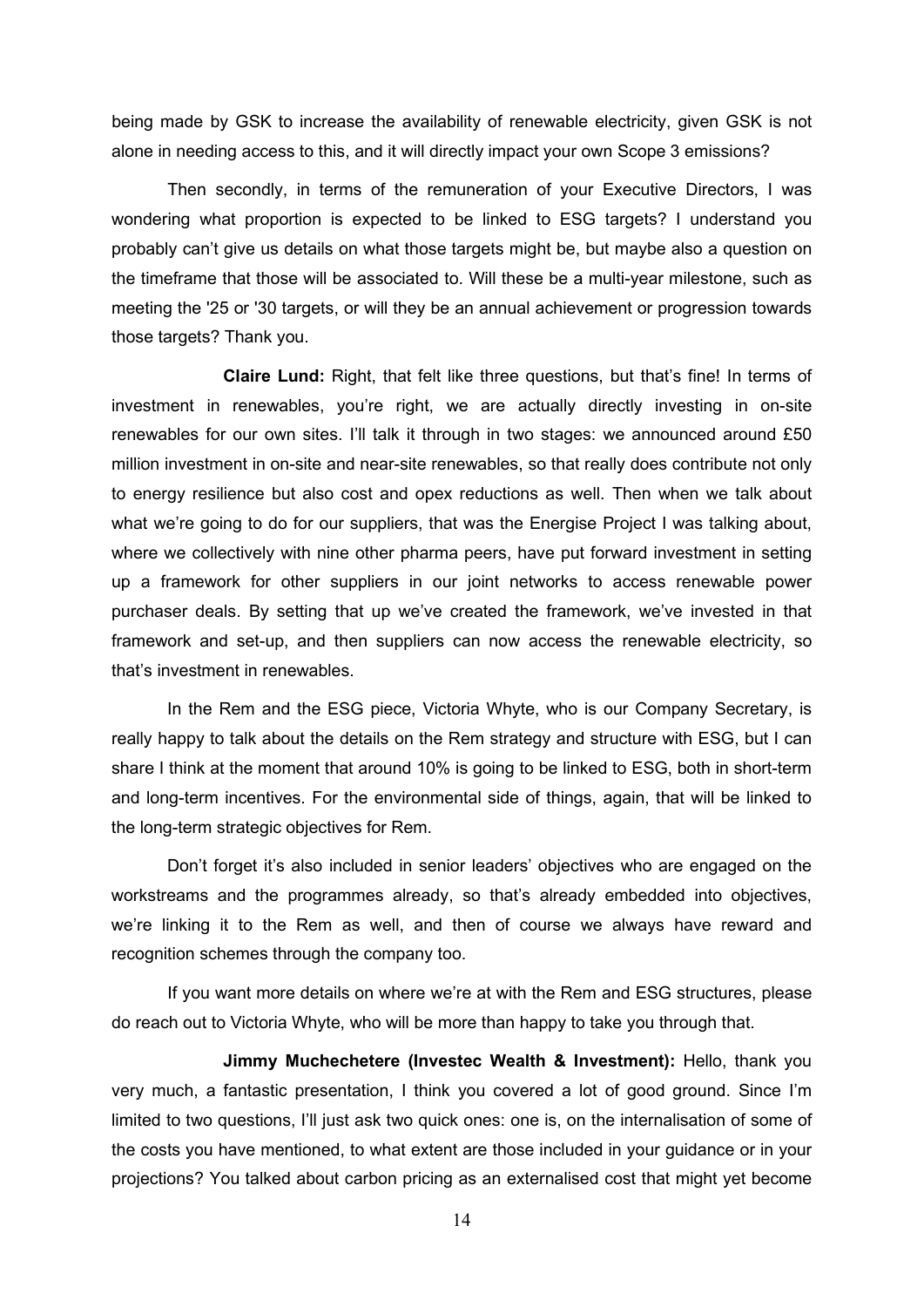internalised, I'm just interested broadly, beyond just carbon price, but all the other costs of all the other things you have to do.

The second one, really interesting is TNFD, of which I think you are a pioneer and doing very well – perhaps just some timelines. You mentioned it was started this year, but what can we expect and when can we expect coming from that? Thank you.

**Claire Lund:** Great, thank you. In terms of investment and costs, I'll quickly state totally the obvious, which is, these costs have already been included, embedding them into our ways of working and our operations, so there's no change to the earnings per share guidance that we've already issued. How we're setting these up is when we're looking at different projects and programmes, that just becomes part of the business strategy and structure. I gave you examples of where we've looked at projects particularly on breaking down the cost of goods, and actually you bring in sustainability benefits at exactly the same time, so when you're looking at doing lifecycle changes or projects, it's marrying the benefits, the costs, the impacts together, so we're not keeping these as separate costs bases or projects and programmes, it is fully integrating into the ways of working.

The second one on TNFD, Cassandra, who is leading that work for GSK, would be more than happy to talk to you about the details of TNFD, but I can tell you the Beta framework was launched last month, so it is publicly available now for exactly that, the testing, challenge, and questions. I think the aim is to have that reviewed and launched September, later in the year, so please do contribute on the Beta testing, that's exactly why we're part of it, we really want it to usable, aligned with other disclosures, and I think it is extremely important that that feedback does come in, so I would encourage that feedback, please.

**Amy Wilson (Federated Hermes):** Hello. Very interesting presentation, thank you very much for explaining a little bit of your sustainability strategy to us. I have a quick question on AMR, you explained that you linked AMR to water reduction target, and I was wondering if there were any other sectors in your sustainability strategy to which you had linked AMR?

**Claire Lund:** That's a great question, and AMR is a huge topic in its own right, I think Amy. Where we focused on AMR is particularly in environmental strategies around the water quality challenges, so making sure that we're complying with the AMR Alliance standards and benchmarks, not only for our sites – that's the water quality coming from our sites – but also our suppliers as well. That's one aspect of it where we're monitoring the water quality aspects and compliance with those standards.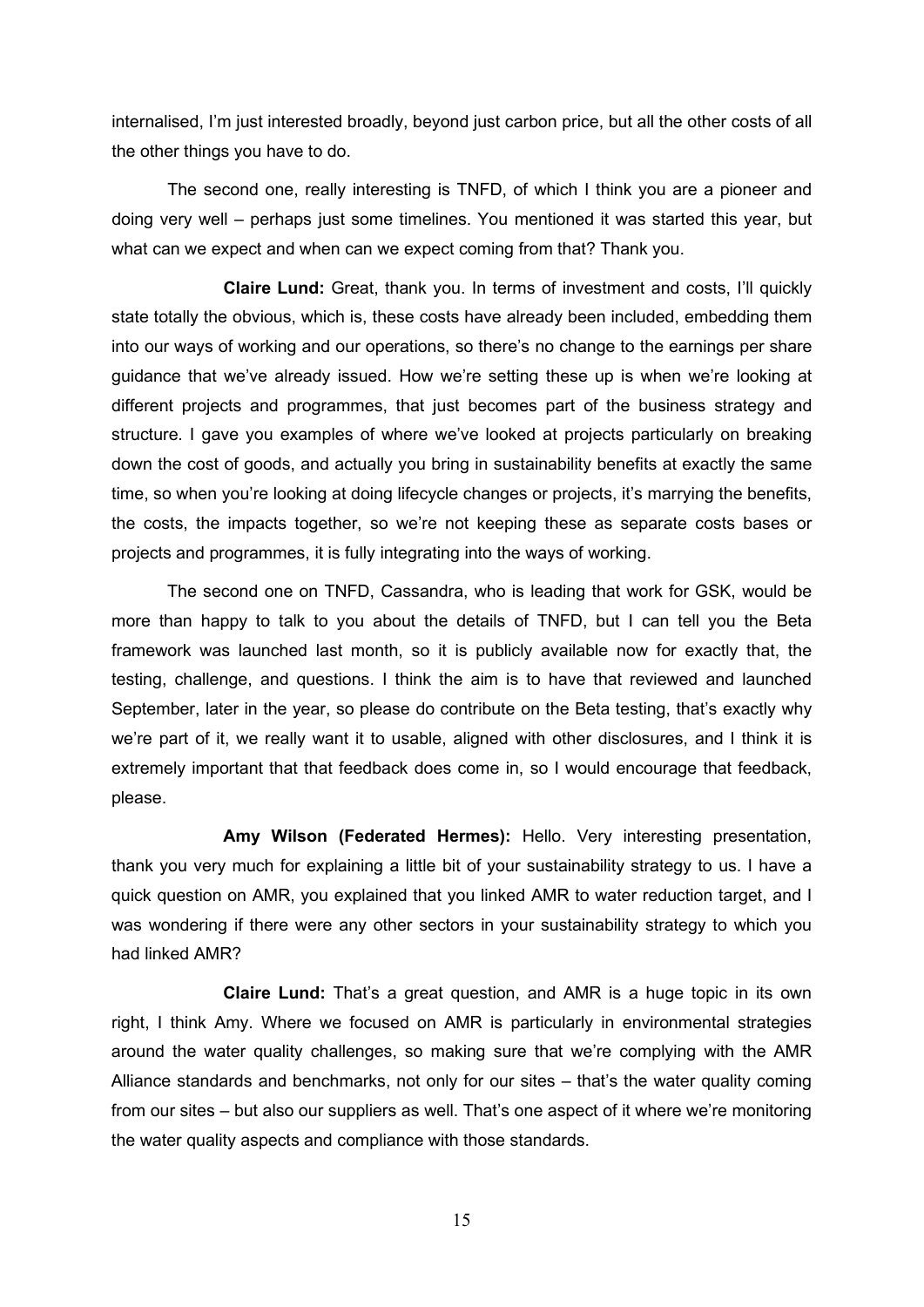There are a lot of other programmes, as you're probably aware, across anti-microbial resistance, which is looking at different treatments, whether it's vaccines or other areas, which is linking into the vaccines portfolio, so there is an integrated approach on antimicrobial resistance. We have new products coming through on antibiotics as well, so it is from the environmental lens very much looking at the water quality aspect, and targeting to make sure that we're hitting the right levels on that.

As part of the IMI PREMIER, that's also looking at the huge data gap, not just on anti-microbial resistance but other APIs as well, so it's taking that same approach and applying that to other active pharmaceuticals in the environment.

Hopefully that's answered your question, Amy.

**Amy Wilson:** Yes, thank you very much.

**Miranda Beacham (Aegon Asset Management):** Hi, just a couple of questions: first of all, great presentation, really interesting, a lot of it really dealing with the environmental part of ESG, and I think if you were to do another one I would be really interested to hear about the more social part of your ESG journey, in particular things like access to medicine, how you ensure that there's a fair distribution of medicines at reasonable cost to countries that can otherwise not afford it.

Second question I have for you is, you said that 95% of sites and 90% of your suppliers have safe water discharges - just so I can understand how it works in practice, what do you do with those that are not compliant? How do you work with them, how long do you give them, what penalties do they have to pay, etc.?

**Claire Lund:** I'm going to take your second one first, because I'm going to leave Frannie to cover future topics for these investor events, so let me cover your second question first, Miranda.

In terms of what are we doing on the water quality aspects and how are we tackling it, we do work with both our sites and our suppliers, we put harder and tougher targets, clearly, on our own sites, so they have corrective action plans which they have to remediate within six months, so looking at what can they do to address that level, have they breached it, what actions do they need to take to get back under that? They have detailed timelines to comply with that again.

The same with our suppliers, we'll take an approach of working with them to understand why it happened, how long it would take them to really fundamentally address the issue, so is that investment in new technology on sites, is it monitoring standards that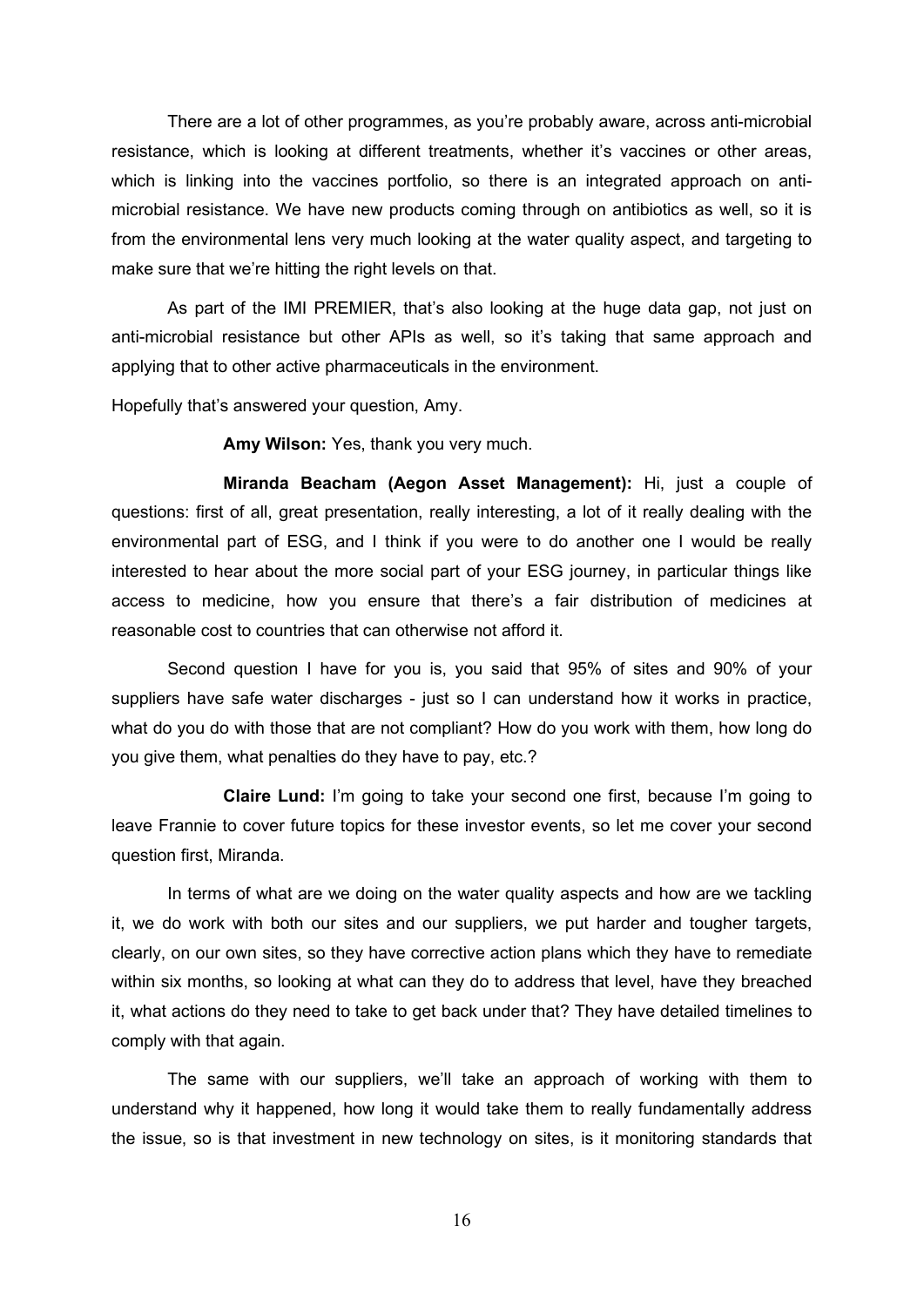they don't have in place, so we'll take the approach that is appropriate to understanding the problem.

Again, we do put timelines on that, we are committed under the AMR benchmark as well to set quite tough timelines around that as well. For our own sites it's a bit of a stronger lined approach, for our suppliers it's understand the real issues and build the plan to tackle that issue, and we will not be waiting until 2030, particularly on antimicrobial resistance, so we are focusing much more on shorter timelines for that one.

**Miranda Beacham:** If they fail to hit those targets, say you have a supplier that fails to hit those targets, do you get rid of them? How often does it happen that you have to exit a supplier?

**Claire Lund:** The good news is we haven't had to exit a supplier for that reason at the moment. I think that will be an interesting challenge as we start to get towards '23, '24, '25 timelines, at what point is the technology not going to be actually working. Again it comes back to, Miranda, what is the challenge, why can't they reach those levels - is it monitoring, is it technology to reduce, is it willingness to invest, is it inability to invest? A lot of it comes down to what is the problem, before you reach that penalty of, do we exit that supplier?

The first question I'm conscious I haven't answered, but I'm going to ask Frannie to cover that one.

**Frannie DeFranco:** That's totally fine. In terms of understanding more on things like the S&G in the future, that's the reason we're doing these events, to see what the interest is, so we'll come back and hopefully do a number more events, this year into next year, and then we can highlight the other areas. Hopefully that's helpful and we'll come back with more, thank you for putting your video on.

I recognise that we are at time, and I want to be respectful of everyone's time. I did see a question that came in the chat from Bill Butterly, Boston Partners Global Investors, asking "would one of the panellists please address whether GSK is sure that any solar panels that supply renewable energy have no parts or ingredients that were supplied from Uighur labour?"

I can tell you that we're not currently directly sourcing from that region that you have in question, that we're committing to conducting business with the respect of human rights as set out by the UN Guiding Principles on Business and Human Rights, and we expect the parties that we work with to do the same. Hopefully that answers your question.